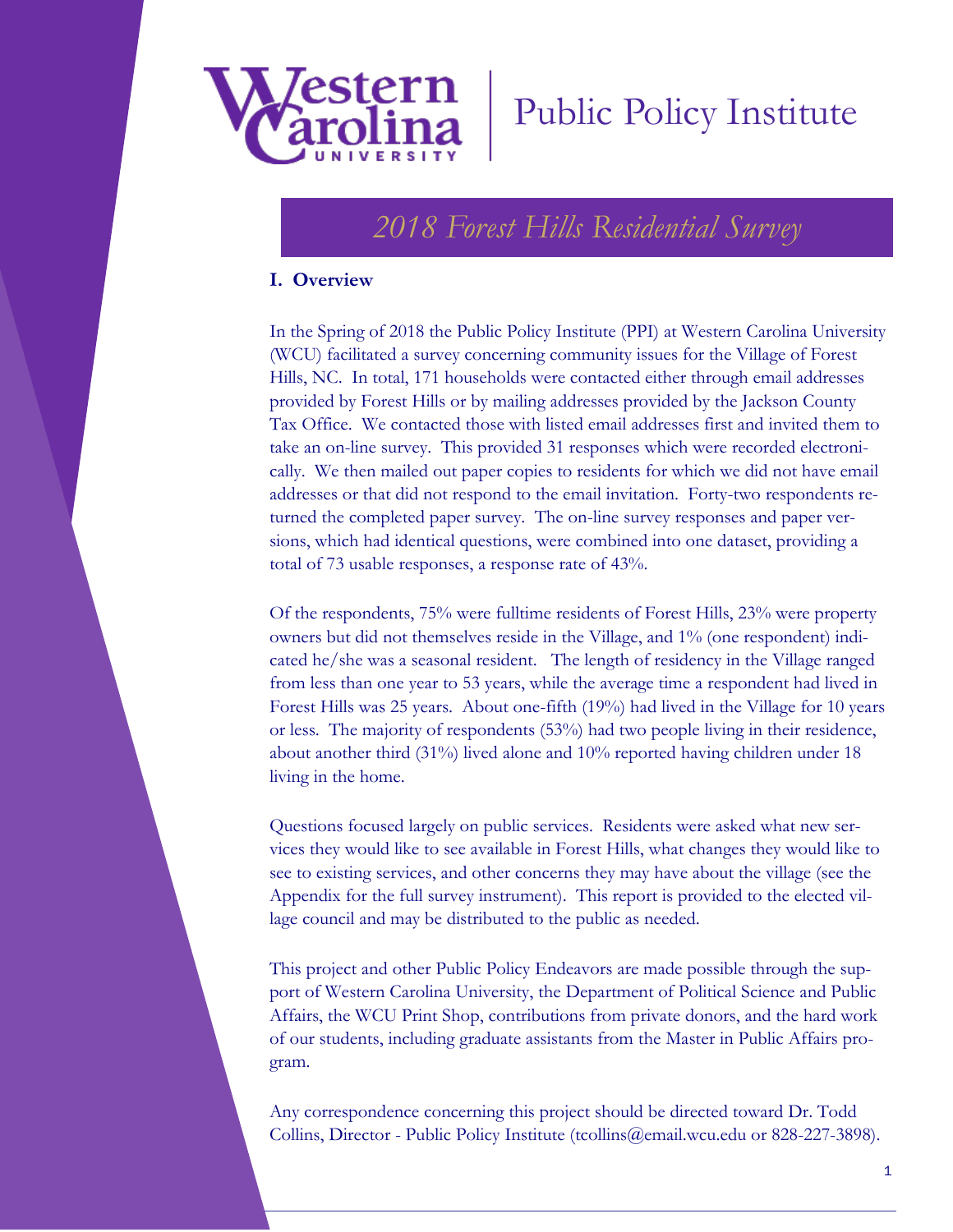### **II.Survey Results**

#### **A. Services**

The survey asked several questions about services that residents would like to see in Forest Hills and potential improvements to services currently offered. We asked respondents to select which services they would like to see from a list of seven options which were suggested from the town council. Respondents could select as many or as few choices as they wanted and they were also free to include other services not listed in an open-ended response. Table 1 displays the results of those services requested by respondents. Indicated in Table 1 are both the number of respondents that marked each choice as well as the percentage of respondents for each service in parentheses from all the respondents that answered this question. Overall, better access to highspeed internet service was the most often included choice from respondents, followed by recreational spaces (such as walking trails and picnic areas), and then water and sewer service. Fourteen respondents selected "Other" and 11 of these provided an open-ended response. These open-ended responses varied greatly with no clear trends.



| <b>Table 1: Additional Services</b> |                               |
|-------------------------------------|-------------------------------|
| <b>Service</b>                      | <b>Number</b><br>(Percentage) |
| Cable                               | 14 (20%)                      |
| Electric                            | 5(7%)                         |
| Emergency<br>Services               | $14(20\%)$                    |
| High-speed In-<br>ternet            | $29(41\%)$                    |
| Recreational<br>Spaces              | $23(32\%)$                    |
| Sidewalks                           | 19(27%)                       |
| Water/Sewer                         | $22(31\%)$                    |
| Other                               | $10(14\%)$                    |

We also asked residents to select which one service they would most like to determine which service they felt was most important. Here, they could only select one answer choice from a list. When asked which one service they wanted, the top three choices most often given included recreational spaces (28%), high-speed internet (25%), and then water/sewer (22%).

In another question, we asked respondents which Forest Hills services (if any) they would like to see changed. This was an open-ended question where residents were free to include anything they wanted. In total, 30 respondents included an answer to this question. While these did vary, we categorized them into some broad cate-

gories. Five respondents' comments concerned law enforcement (such as speeding or noise ordinances). Another five indicated that they did not want the Village to do anything else and/or wanted to keep the Village small. Other responses to this question included the need for better clearing of the roads (three respondents), more pedestrian areas (three respondents), and another three respondents were not aware of what services were provided by the town.

Lastly, we asked residents if they would support additional public funding for additional services. Here, 33 respondents (47%) indicated that they would support more public funding, 14 respondents (20%) said they would not, and 24 respondents (34%) said that they were not sure, as shown in Figure 1.

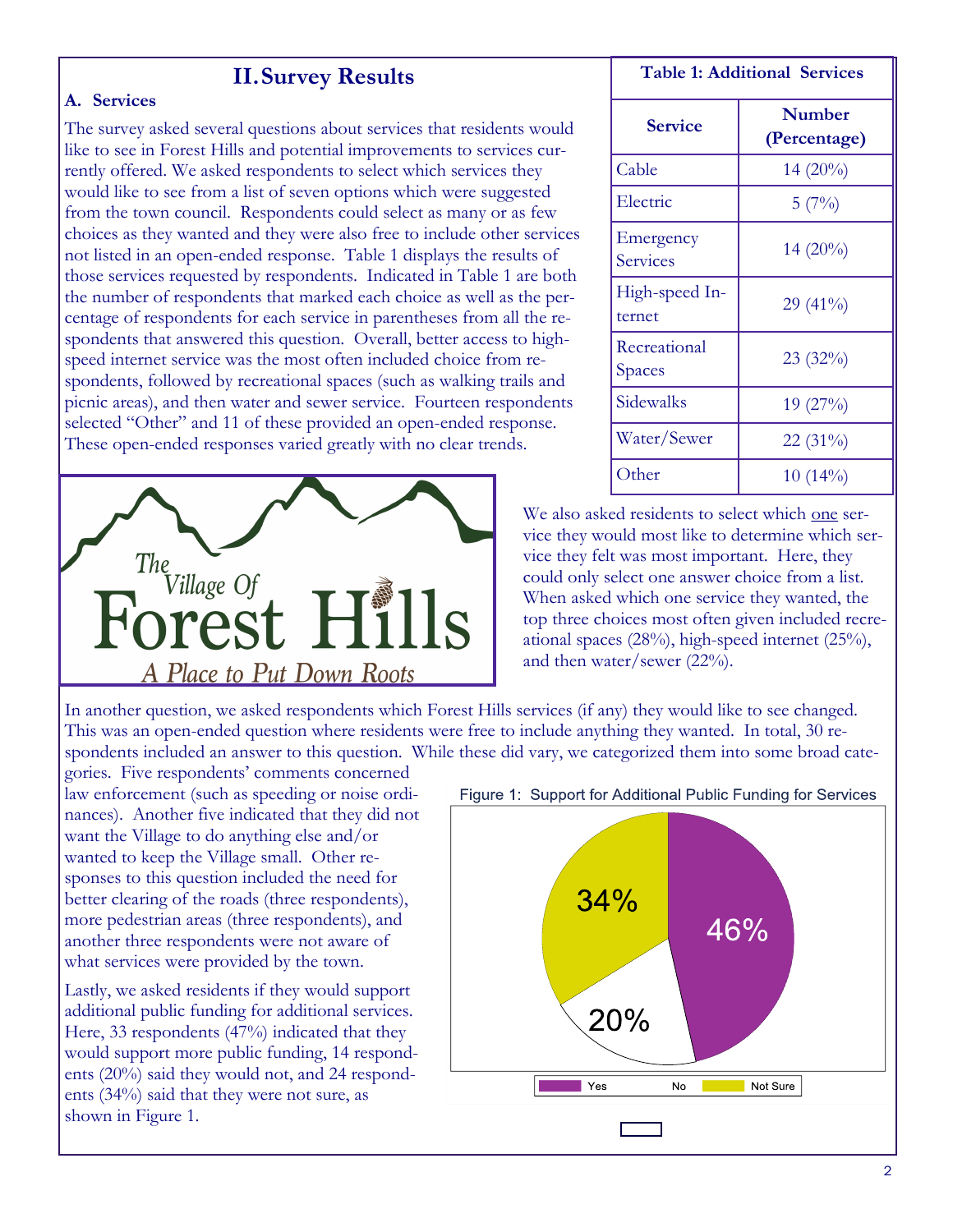#### **B. Concerns and Other Comments**

Next we asked residents about their concerns regarding Forest Hills. We presented a checklist of seven issues, again based in part on suggestions from the elected council members. Respondents could check as many of these issues as they wanted and an open-ended response was available for a respondent to add a concern that was not on our list. Table 2 displays the overall results for this questions. As shown in Table 2, the most often concern raised by respondents was speeding as 25 of the 61 respondents that answered this question indicated that speeding was a problem. Other frequent responses included noise (20 respondents (33%)), litter (19 respondents (31%)), loose dogs (15 respondents (25%)), and road conditions (15 respondents (25%)). Of those that said they had a concern that was not on our list, ten provided more detail in an open-ended response. These ten responses varied greatly without a clear trend, although the most common issues out of these ten answers was that three did mention concerns over potential development in and near Forest Hills.

| <b>Table 3: Other Comments</b>      |                               |  |
|-------------------------------------|-------------------------------|--|
| <b>Issue</b>                        | <b>Number</b><br>(Percentage) |  |
| Development<br>Concerns             | 5(18%)                        |  |
| Road<br>Improvement                 | $3(11\%)$                     |  |
| Water/Sewer                         | 2(7%)                         |  |
| Housing<br>Upkeep                   | $3(11\%)$                     |  |
| More Residen-<br>tial Participation | $6(21\%)$                     |  |
| Other                               | 9(32%)                        |  |

For those respondents that indicated noise was a concern, we gave them the opportunity to provide more detail in an open-ended response about noise. Twenty respondents provided more

| <b>Table 2: Resident Concerns</b> |                               |
|-----------------------------------|-------------------------------|
| <b>Issue</b>                      | <b>Number</b><br>(Percentage) |
| Loose Dogs                        | 15(25%)                       |
| Noise                             | 20(33%)                       |
| Litter                            | $19(31\%)$                    |
| Road<br>Conditions                | 15(25%)                       |
| Speeding                          | $25(41\%)$                    |
| Suspicious<br>Individuals         | 9(15%)                        |
| Other<br>Ordinance<br>Violations  | 5(8%)                         |
| Other<br>Concerns                 | $10(16\%)$                    |

information on noise, with most (13 or 68%) indicated that "partying" or other noise from college students was the issue, four (21%) stated that vehicles were the cause of the noise, and two (11%) said that barking dogs were the source of their noise concerns.

We asked a last open-ended question to allow respondents to share any other comments, information or suggestions that they may have and 28 respondents offered some additional comment. Again, the responses varied greatly, but we were able to put these comments into five general issue areas, with the rest placed in the "other" category. The results are displayed in Table 3. Most interesting may be the fact that six of the 28 respondents that provided a reply to this question indicated that they would like to see more means of participation for residents. These responses included such things as more open meetings, resident newsletters, a suggestion for an electronic sign at the entrance, and a dedicated place for social gatherings and meetings.

### **III. Conclusions**

In sum, the PPI was pleased with the response rate and the range of information provided by property owners in Forest Hills. Respondents' concerns were varied, but there appears to be strong interest in better high-speed internet, recreational spaces, and water/sewer options. Speeding, noise, and litter appear to be the most common concerns of residents, with some voicing concern over development and growth. While we hope these survey results are helpful for long-term planning, we encourage town leaders to continue to seek public input as the town moves forward in meeting the need of its residents.